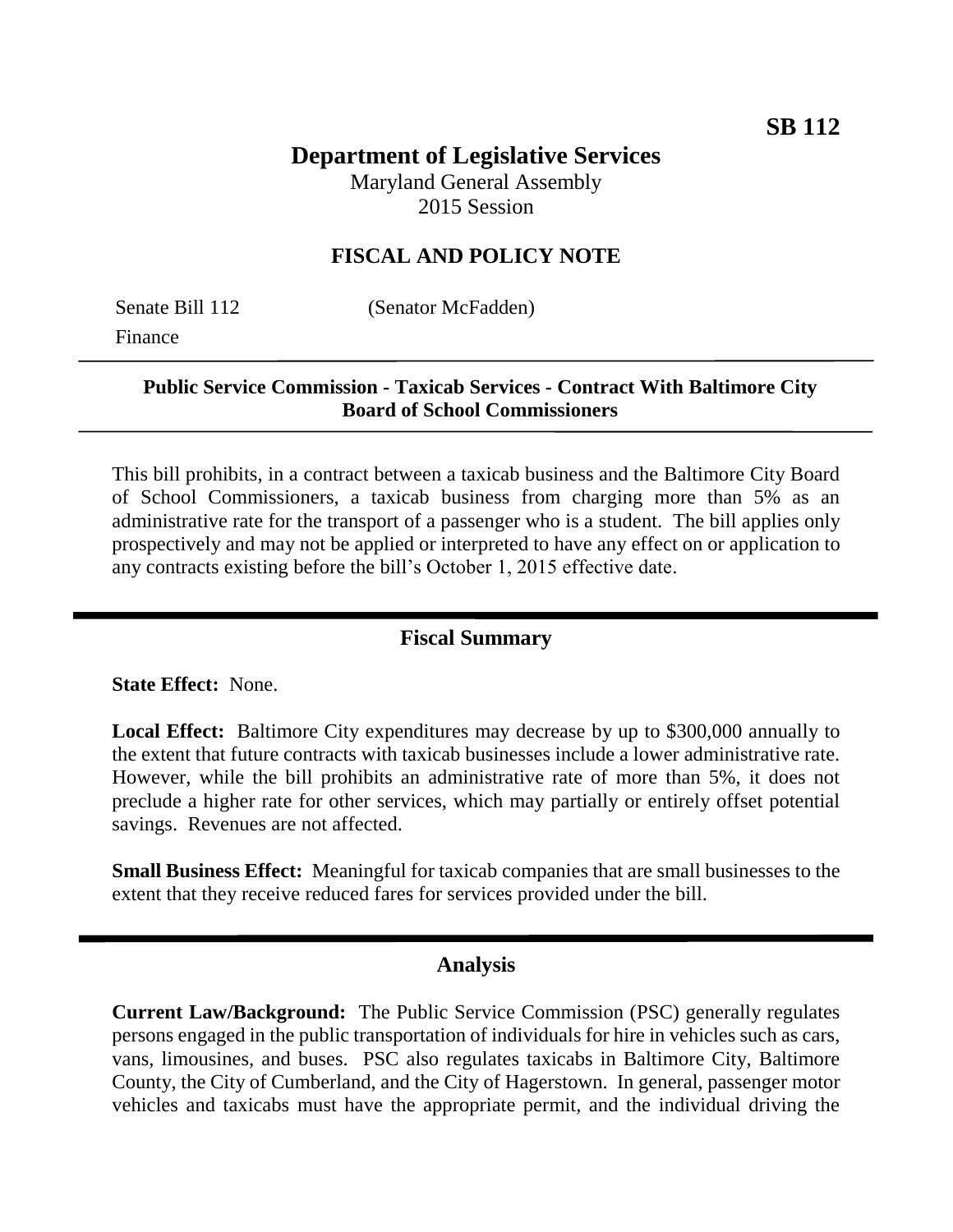passenger motor vehicle or taxicab must have a for-hire driver's license. At the end of fiscal 2014, PSC regulated 1,473 taxicab permits held by more than 484 taxicab companies and 1,608 taxi drivers.

Taxicabs are subject to specified requirements for operation, fares, and rates. Taxicabs may only charge the rate of fare or charge established by law, which must be displayed in each taxicab, and must give a receipt of fares on request. A driver of a taxicab may not operate the taxicab recklessly, in an unsafe manner, or in disregard of the laws or municipal laws governing the operation of motor vehicles.

## *Preferential Rates*

Except for specified exceptions, a public service company (including a common carrier, which includes a taxicab company), for any service rendered or commodity furnished, may not directly or indirectly, by any means, including special rates, rebates, drawbacks, or refunds:

- charge, demand, or receive from a person compensation that is greater or less than from any other person under substantially similar circumstances;
- extend a privilege or facility to a person, except those privileges and facilities that are extended uniformly to all persons under substantially similar circumstances;
- discriminate against a person, locality, or particular class of service; or
- give undue or unreasonable preference to or cause undue or unreasonable prejudice to a person, locality, or particular class of service.

For common carriers, exceptions include to transport (1) children younger than age 5 for no charge; (2) children younger than age 12 for half fare; (3) indigent, destitute, and homeless individuals; and (4) persons at free or reduced rates that are otherwise authorized by law.

## *Taxicab Services for Students*

The Maryland State Department of Education advises that students are transported by taxicab for a variety of reasons. For example, a student who is homeless may be transported by taxicab so as to allow the student to have some consistency and permanency in the school that the student attends. Students in special education or students who are disabled might be transported by taxicab because it is deemed more cost effective than sending a larger school bus or van.

Baltimore City indicates that the current contractual administrative rate between the Baltimore City Board of School Commissioners and taxicab businesses for the